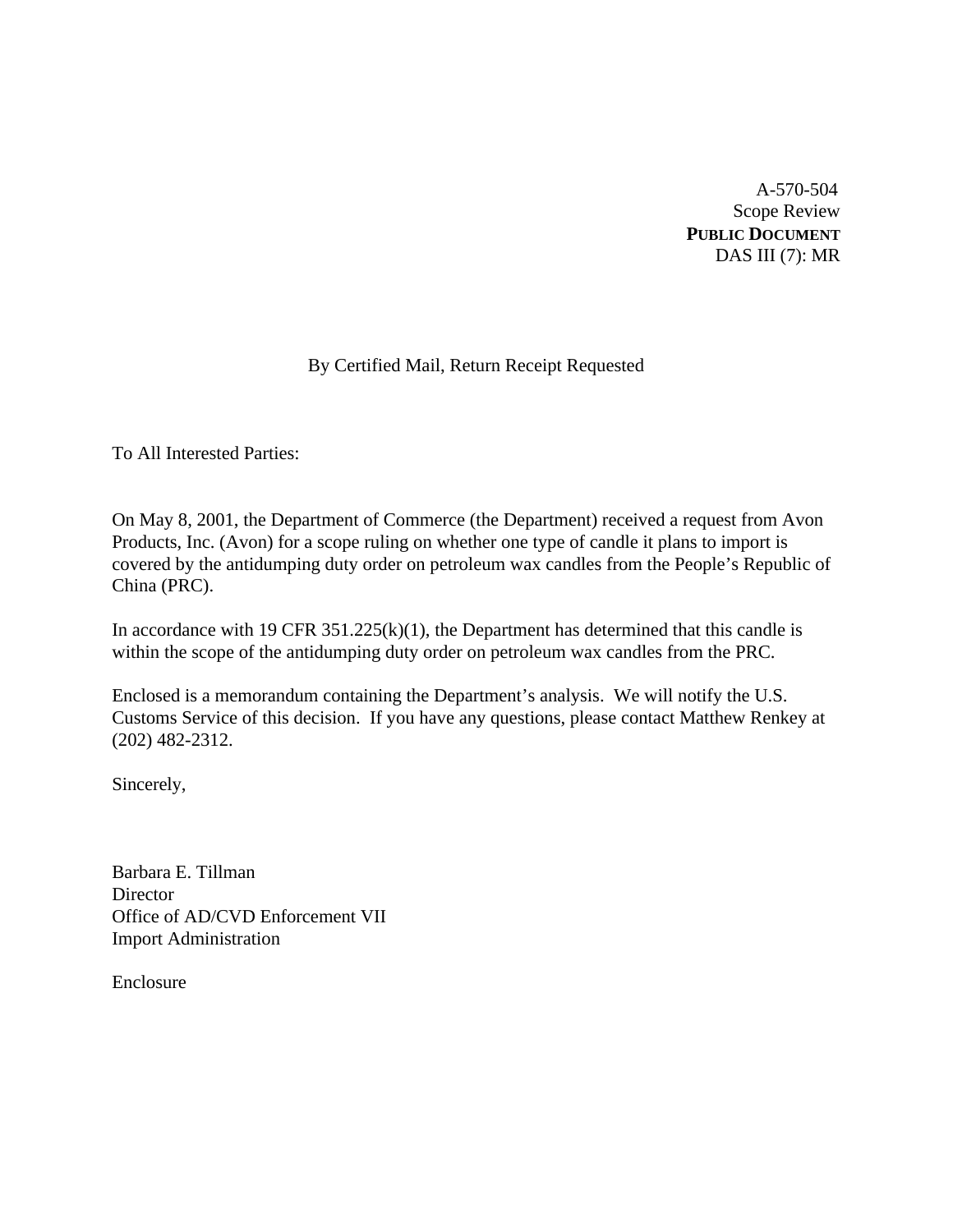A-570-504 Scope Review **PUBLIC DOCUMENT** DAS III (7): MR

| <b>MEMORANDUM FOR:</b> | Joseph A. Spetrini<br><b>Deputy Assistant Secretary</b><br>Enforcement Group III                                                               |
|------------------------|------------------------------------------------------------------------------------------------------------------------------------------------|
| FROM:                  | Barbara E. Tillman<br>Director<br>Office of AD/CVD Enforcement VII                                                                             |
| <b>SUBJECT:</b>        | Final Scope Ruling; Antidumping Duty Order on Petroleum Wax<br>Candles From the People's Republic of China (A-570-504); Avon<br>Products, Inc. |

#### **Summary**

On May 8, 2001, the Department of Commerce (the Department) received a request from Avon Products, Inc. (Avon) for a scope ruling on one candle, which it identifies as a "Floating Disc Shaped Candle," to determine if it is covered by the antidumping duty order on petroleum wax candles from the People's Republic of China (PRC) (Petroleum Wax Candles from the PRC, 51 FR 25085 (July 10, 1986)). In accordance with 19 CFR 351.225(k)(1), we recommend that the Department determine that this candle is within the scope of the antidumping duty order on petroleum wax candles from the PRC.

# **Background**

Avon filed its request for a scope ruling in proper form on May 8, 2001.

The regulations governing the Department's antidumping scope determinations are found at 19 CFR § 351.225. On matters concerning the scope of an antidumping duty order, the Department first examines the descriptions of the merchandise contained in the petition, the determinations of the Secretary and the International Trade Commission (the Commission), the initial investigation, and the antidumping duty order. This determination may take place with or without a formal inquiry. If the Department determines that these descriptions are dispositive of the matter, the Department will issue a final scope ruling as to whether or not the subject merchandise is covered by the order. *See* 19 CFR 351.225(d).

Conversely, where the descriptions of the merchandise are *not* dispositive, the Department will consider the five additional factors set forth at 19 CFR 351.225(k)(2). These criteria are: i) the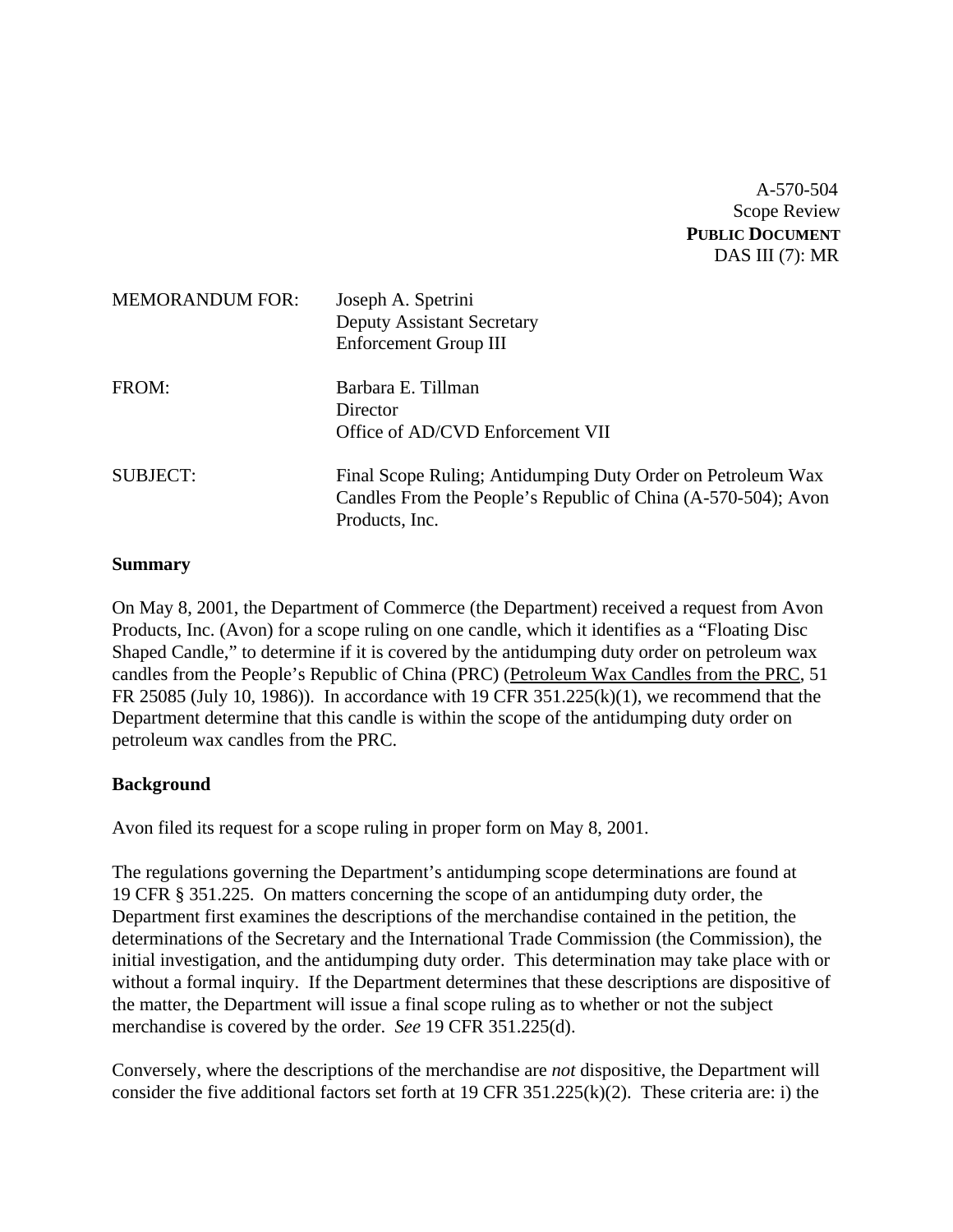physical characteristics of the merchandise; ii) the expectations of the ultimate purchasers; iii) the ultimate use of the product; iv) the channels of trade in which the product is sold; and v) the manner in which the product is advertised and displayed. The determination as to which analytical framework is most appropriate in any given scope inquiry is made on a case-by-case basis after consideration of all evidence before the Department.

In the instant case, the Department has evaluated Avon's request in accordance with 19 CFR  $351.225(k)(1)$ , and the Department finds that the descriptions of the product contained in the petition, the final determinations of the Secretary (including prior scope determinations) and the Commission, the initial investigation, and the antidumping duty order are, in fact, dispositive. Therefore, the Department finds it unnecessary to consider the additional factors set forth at 19 CFR 351.225(k)(2).

Documents and parts thereof from the underlying investigation deemed relevant by the Department to this scope ruling were made part of the record of this determination and are referenced herein. Documents that were not presented to the Department, or placed by it on the record, do not constitute part of the administrative record for this scope determination.

In its petition of September 4, 1985, the National Candle Association requested that the investigation cover:

[c]andles [which] are made from petroleum wax and contain fiber or paper-cored wicks. They are sold in the following shapes: tapers, spirals, and straight-sided dinner candles; rounds, columns, pillars; votives; and various wax-filled containers. These candles may be scented or unscented ... and are generally used by retail consumers in the home or yard for decorative or lighting purposes (Antidumping Petition, September 4, 1985 at 7).

The Department defined the scope of the investigation in its notice of initiation. This scope language carried forward without change through the preliminary and final determinations of sales at less than fair value and the eventual antidumping duty order:

certain scented or unscented petroleum wax candles made from petroleum wax and having fiber or paper-cored wicks. They are sold in the following shapes: tapers, spirals, and straight-sided dinner candles; rounds, columns, pillars, votives; and various wax-filled containers (*Petroleum Wax Candles from the People's Republic of China: Initiation of Antidumping Duty Investigation*, 50 FR 39743 (September 30, 1985); *see also Preliminary Determination of Sales at Less Than Fair Value,* 51 FR 6016 (February 19, 1986), *Final Determination,* 51 FR 25085 (July 10, 1986), and *Antidumping Duty Order: Petroleum Wax Candles from the People's Republic of China* 51 FR 30686 (August 28, 1986)).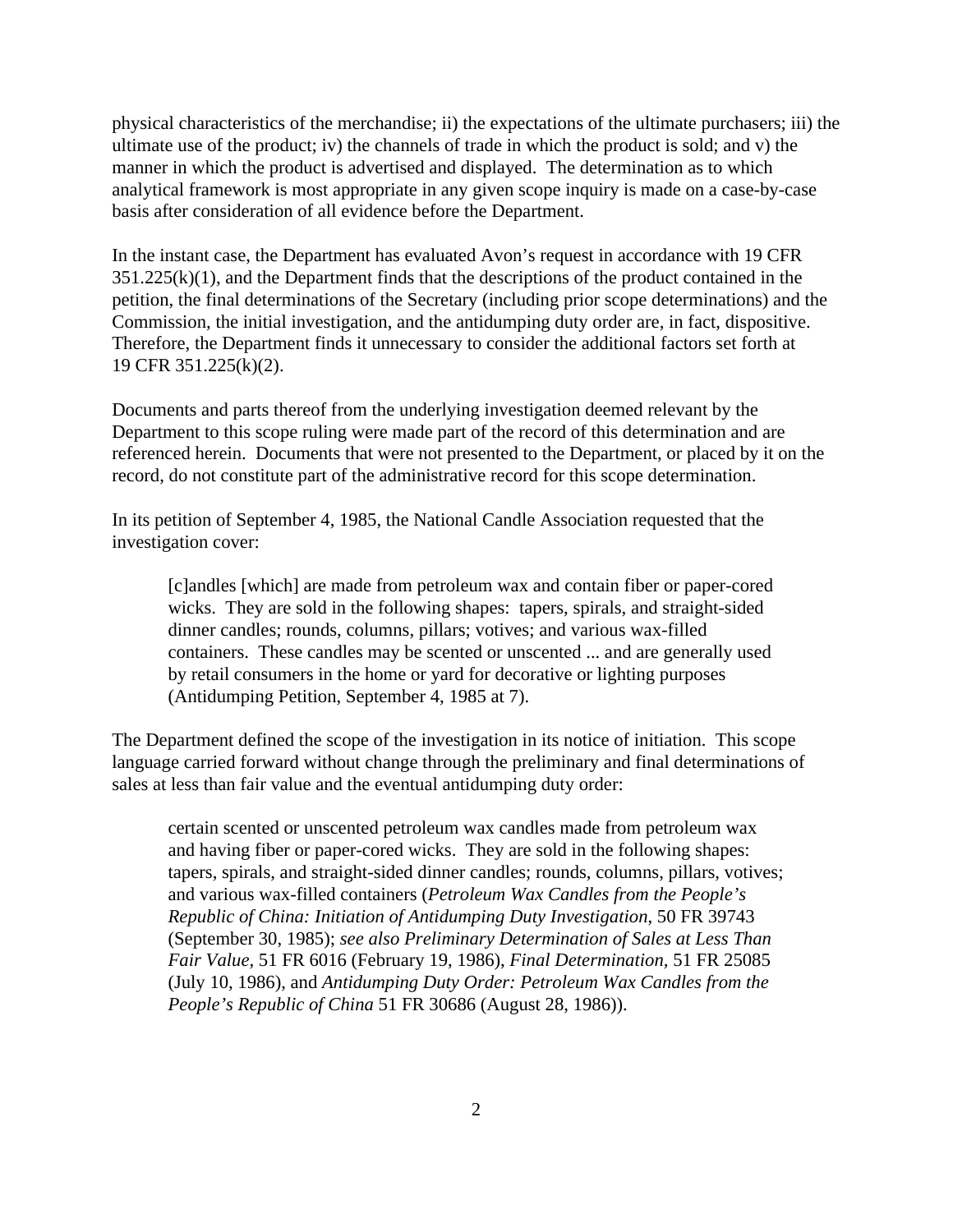The Commission adopted a similar definition of the "like product" subject to its determinations, noting that the investigations did not include "birthday, birthday numeral and figurine type candles" (*Determinations of the Commission (Final)*, USITC Publication 1888, August 1986, at 4, note 5, and A-2 (Commission Determination)).

Also of relevance to the present scope inquiry is a notice issued to the United States Customs Service in connection with a July 1987 scope determination concerning an exception from the Order for novelty candles, which states:

The Department of Commerce has determined that certain novelty candles, such as Christmas novelty candles, are not within the scope of the antidumping duty order on petroleum-wax candles from the People's Republic of China (PRC). Christmas novelty candles are candles specially designed for use only in connection with the Christmas holiday season. This use is clearly indicated by Christmas scenes and symbols depicted in the candle design. Other novelty candles not within the scope of the order include candles having scenes or symbols of other occasions (*e.g.*, religious holidays or special events) depicted in their designs, figurine candles, and candles shaped in the form of identifiable objects (*e.g.*, animals or numerals), (CIE N-212/85, September 21, 1987; Letter from the Director, Office of Compliance, to Burditt, Bowles & Radzius, Ltd., July 13, 1987).

#### **Avon's Scope Request**

Avon argues that the candle subject to this inquiry is in the form of a disc, an identifiable shape, which is not outlined in the scope of the Order. Avon included a sample of the candle with its scope request. According to Avon, the subject candle " Is a molded disc shaped candle measuring approximately three inches in diameter and approximately  $1\text{C}$  inches in height " (Avon's Request at 1). Avon cites a prior scope determination by the Department which it states excluded a similarly shaped item (Final Scope Ruling, Enesco Corp., October 30, 1996 (Enesco Ruling)).

#### **Analysis**

With respect to the instant request, we find that for the reasons outlined below, this candle falls within the scope of the Order.

The Department disagrees with Avon that this candle, in the shape of a disc, constitutes an identifiable object. In its request, Avon relies on the following quotation found in Russ Berrie  $\&$ Company v. United States, Slip Op. 99-61 (CIT, July 13, 1999) (Russ Berrie):

Commerce identified a limited set of candles, specifically certain 'novelty candles,' that fall outside the scope of the Order.... It stated that figurine candles and candles shaped in